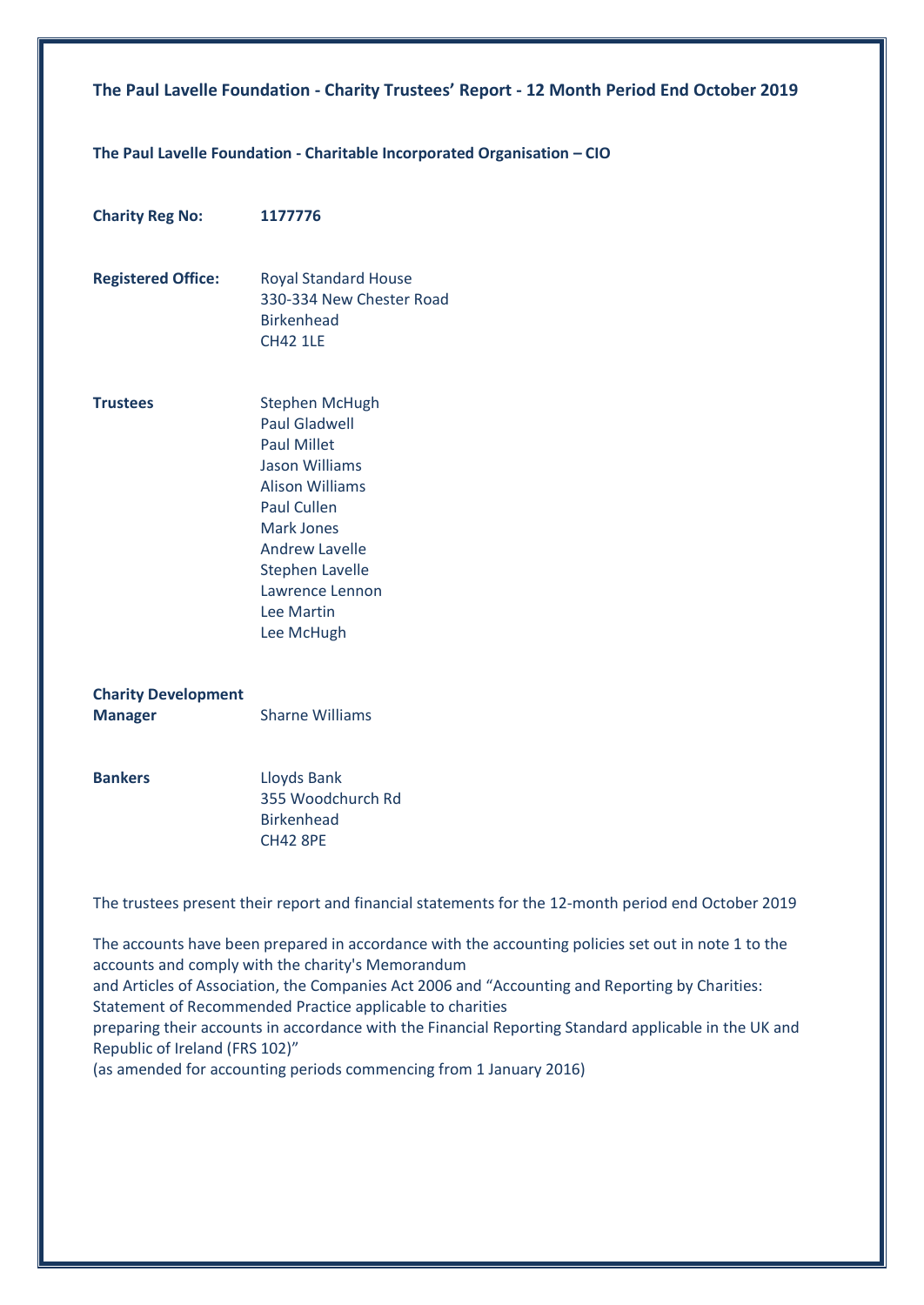The principal objective of the Charity is to benefit the inhabitants of North West England by the promotion of such charitable purposes as the trustees in their absolute discretion may from time to time decide.

The Paul Lavelle Foundation is in the design process of services which will benefit those experiencing domestic abuse and a service that will promote over all mental and physical wellbeing.

With services such as peer support group for males experiencing domestic abuse and educational workshops to raise awareness to male domestic abuse as well as the characteristic of healthy relationships it is the aim is to empower and enable people through access to clear and concise information and guidance.

The trustees have paid due regard to guidance issued by the Charity Commission in deciding what activities the charity should undertake.

The Paul Lavelle Foundation has been raising awareness to male domestic abuse since it began on April 2018 and has completed various events to raise the profile.

It is the intention to have the drop-in centre service and awareness workshops live by the end of Q1 2020

#### **Objectives**

To relieve those in need by reason of youth, old age, ill health, disability, financial hardship or social and economic circumstances, in particular those affected by domestic abuse, in particular by the provision of an advisory and support service for men so affected

#### **Aims**

- 1. Raise awareness of male domestic abuse on a local and national level
- 2. Deliver early intervention support for low to medium risk males
- 3. Fundraise though sports and physical activities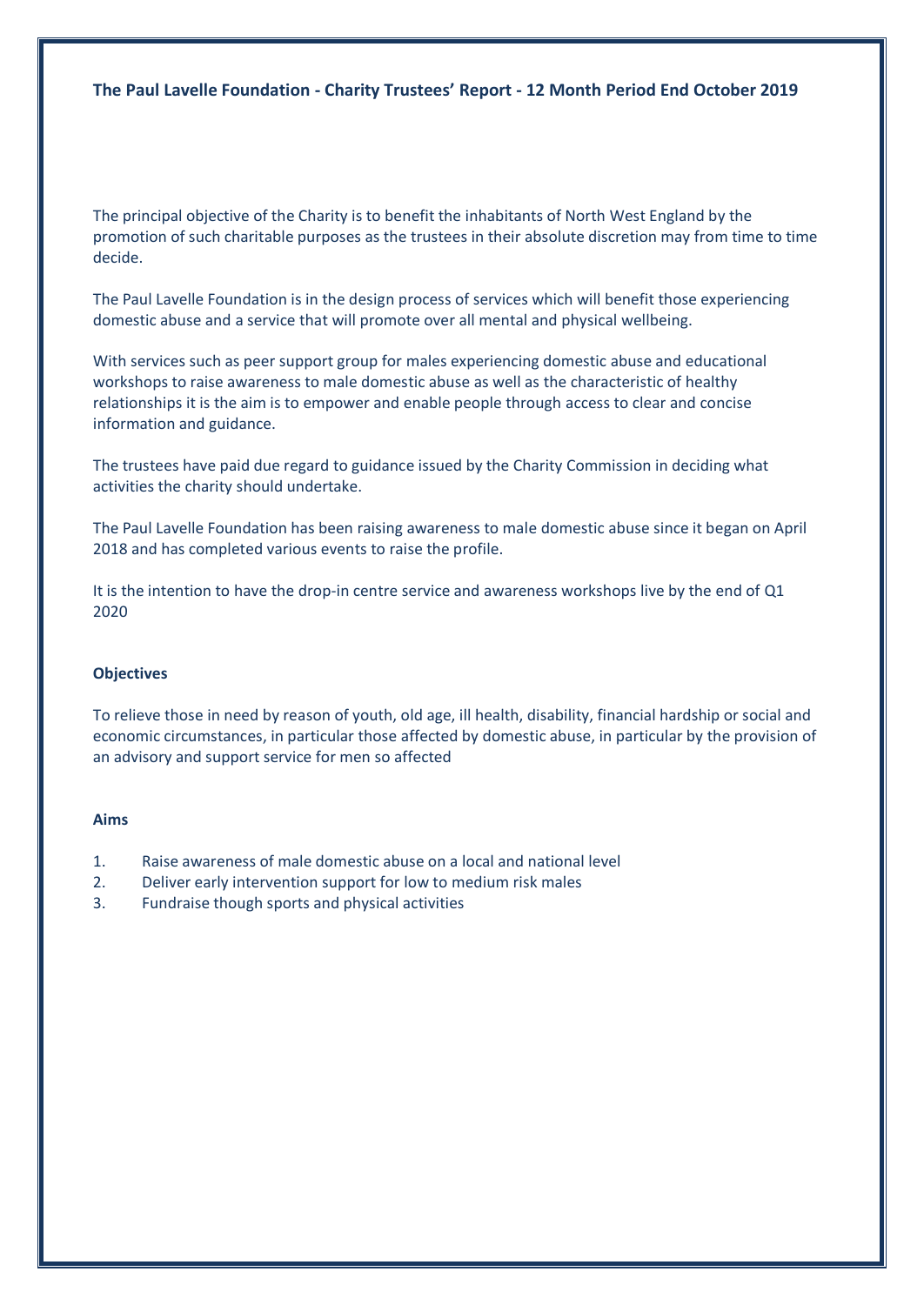### **PROPOSED Activities / Outputs / Outcomes**

| <b>ACTIVITIES</b>                                                                                                                                                                                                                                                                                                                               | <b>OUTPUTS</b>                                                                                                        | <b>OUTCOMES</b>                                                                                                                                                                                 |  |  |
|-------------------------------------------------------------------------------------------------------------------------------------------------------------------------------------------------------------------------------------------------------------------------------------------------------------------------------------------------|-----------------------------------------------------------------------------------------------------------------------|-------------------------------------------------------------------------------------------------------------------------------------------------------------------------------------------------|--|--|
| <b>AIM 1: Raise awareness</b><br><b>CAMPAIGNING</b><br>• Sharing Paul's story<br>• Profiling real life stories and sharing key<br>facts/stats<br><b>EDUCATION</b><br>• Sharing tips and tools in the workplace<br>and education settings<br>• Delivering assemblies and workshops<br><b>AIM 2: Deliver early intervention</b><br><b>support</b> | <b>Creation of</b><br>$\bullet$<br>package for<br>schools and<br>workplaces<br>Development<br>$\bullet$<br>of Drop-in | • Healthy relationship<br>• Reduction in stigma and<br>discrimination<br>• Reduction in male<br>domestic violence<br>incidents in Wirral<br>• Increase males<br>accessing/reaching out for help |  |  |
| • Drop-In centre for advice                                                                                                                                                                                                                                                                                                                     | Centre for<br>advice for<br>males<br>experiencing<br>domestic<br>abuse                                                | • Increased sense of hope<br>· Improvement in mental health<br>and wellbeing                                                                                                                    |  |  |
| Aim 3: Fundraise though sports and<br>physical activities                                                                                                                                                                                                                                                                                       |                                                                                                                       |                                                                                                                                                                                                 |  |  |
| 1. Annual programme<br>• 5K and 10K's<br>• Kids Golden Mile<br>• Family Fun Day<br>· Big, national endurance event<br>• Charity Dinner                                                                                                                                                                                                          | <b>Annual Events</b><br>$\bullet$<br>Programme                                                                        | • Income<br>• Healthy sporting lifestyle<br>· Improvements in mental health<br>and wellbeing                                                                                                    |  |  |
| <b>2.Community Fundraising</b><br>• Fundraising packs for community to<br>take part independently                                                                                                                                                                                                                                               | Fundraising<br>$\bullet$                                                                                              |                                                                                                                                                                                                 |  |  |

### **Organisational structure**

The board of trustees carries responsibility for the efficient and effective management of the Charity. The board meets at least six times a year.

The day-to-day management of the Charity is delegated to the Charity Development Manager, who attends all Board of Trustee meetings. The Charity Development Manager has authority for all operational matters, employment and performance related activity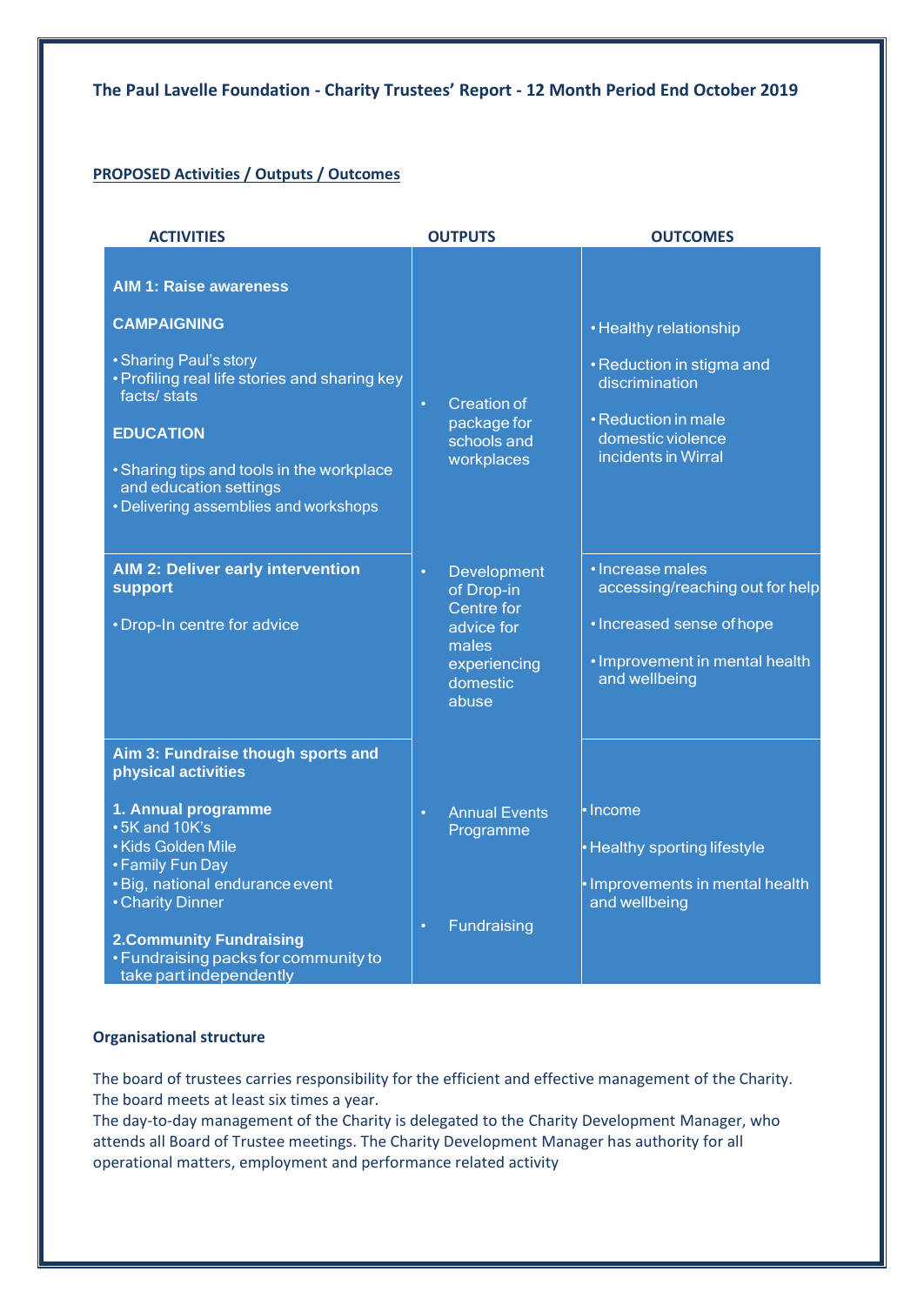#### **Risk management**

The trustees recognise that any major risks to which the charity is exposed need to be reviewed and systems put in place to manage those risks. To that end the trustees are continually monitoring and managing its risks and ensuring actions are in place to mitigate those risks.

| Approved the 1 <sup>st</sup> December 2019 by First Trustees |
|--------------------------------------------------------------|
| 1. Stephen McHugh - Co-Chairman                              |
| 2. Paul Gladwell - Co-Chairman<br>n.                         |
| 3.<br>Paul Millet - Co-Vice Chair                            |
| Jason Williams - Co Vice Chair.<br>$\overline{4}$            |
| 5. Alison Williams - Treasurer                               |
| 6. Paul Cullen                                               |
| 7. Mark Jones                                                |
| 8. Andrew Lavelle                                            |
|                                                              |
| 10. Lawrence Lennon<br>*****************************         |
| 11. Lee Martin                                               |
| 12. Lee McHugh                                               |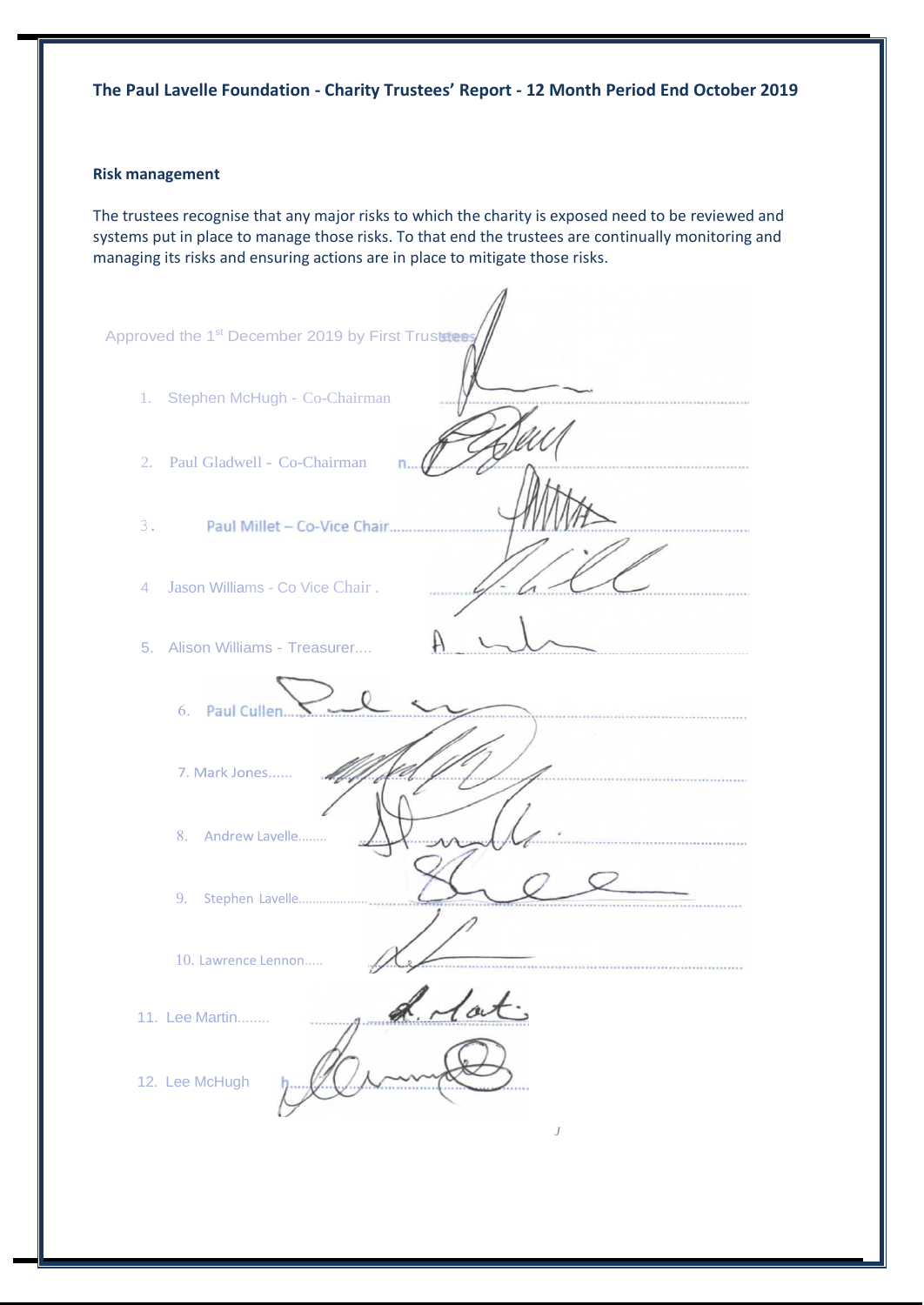| <b>CHARITY COMMISSION</b><br>FOR ENGLAND AND WALES | The Paul Lavelle Foundation                    |                            |                           | 1177776            |                                  |
|----------------------------------------------------|------------------------------------------------|----------------------------|---------------------------|--------------------|----------------------------------|
|                                                    | <b>Receipts and payments accounts</b>          | CC16a                      |                           |                    |                                  |
|                                                    | For the period<br>from                         | 01/11/2018                 | To                        | 31/10/2019         |                                  |
| <b>Section A Receipts and payments</b>             |                                                |                            |                           |                    |                                  |
|                                                    | <b>Unrestricted</b><br>funds<br>to the nearest | <b>Restricted</b><br>funds | <b>Endowment</b><br>funds | <b>Total funds</b> | Last year                        |
|                                                    | £                                              | to the nearest £           | to the nearest £          | to the nearest £   | to the nearest £                 |
| <b>A1 Receipts</b><br>Donations                    | 33,466                                         | ٠                          | ٠                         | 33,466             | 9,520                            |
|                                                    |                                                | ٠                          | $\blacksquare$            |                    |                                  |
|                                                    | $\sim$                                         | ٠                          | ۰.                        | ٠                  | $\sim$                           |
|                                                    |                                                | ٠                          | $\blacksquare$            | $\blacksquare$     | $\blacksquare$                   |
|                                                    | $\blacksquare$<br>$\blacksquare$               | $\blacksquare$<br>٠        | $\blacksquare$<br>٠       | ٠<br>٠             | $\blacksquare$<br>٠              |
|                                                    |                                                | ٠                          | $\blacksquare$            | ä,                 | ٠                                |
|                                                    |                                                | ۰                          |                           | ٠                  |                                  |
| <b>Sub total (Gross income for</b><br>AR)          | 33,466                                         |                            |                           | 33,466             | 9,520                            |
| A2 Asset and investment sales,<br>(see table).     |                                                |                            |                           |                    |                                  |
|                                                    | ٠                                              |                            | ٠                         | ٠                  |                                  |
|                                                    |                                                |                            | $\blacksquare$            | ٠                  |                                  |
| Sub total                                          |                                                |                            |                           |                    |                                  |
| <b>Total receipts</b>                              | 33,466                                         |                            |                           | 33,466             | 9,520                            |
| <b>A3 Payments</b>                                 |                                                |                            |                           |                    |                                  |
| Fundraising                                        | 9,432                                          | ٠                          | ۰                         | 9,432              | 2,220                            |
|                                                    |                                                | $\blacksquare$             | $\blacksquare$            | $\blacksquare$     | ٠                                |
|                                                    | $\overline{\phantom{a}}$                       | ۰                          | ٠                         | ٠                  | $\sim$                           |
|                                                    | ٠<br>$\blacksquare$                            | ٠<br>٠                     | ٠<br>$\blacksquare$       | ٠<br>٠             | $\blacksquare$<br>$\blacksquare$ |
|                                                    | $\blacksquare$                                 | ٠                          | ٠                         | ٠                  | $\sim$                           |
|                                                    |                                                | $\blacksquare$             | $\blacksquare$            | $\blacksquare$     | ٠                                |
|                                                    | ٠                                              | ٠                          | $\blacksquare$            | ٠                  | ٠                                |
| Sub total                                          | 9,432                                          |                            |                           | 9,432              | 2,220                            |
| A4 Asset and investment                            |                                                |                            |                           |                    |                                  |
| purchases, (see table)                             |                                                |                            |                           |                    |                                  |
|                                                    |                                                |                            | ٠                         |                    |                                  |
|                                                    | $\blacksquare$                                 |                            | $\blacksquare$            | $\blacksquare$     |                                  |
| Sub total                                          |                                                |                            |                           |                    |                                  |
| <b>Total payments</b>                              | 9,432                                          |                            |                           | 9,432              | 2,220                            |
| Net of receipts/(payments)                         | 24,034                                         |                            |                           | 24,034             | 7,300                            |
| A5 Transfers between funds                         |                                                |                            | $\blacksquare$            |                    |                                  |
| A6 Cash funds last year end                        | 7,300                                          |                            | $\blacksquare$            | 7,300              |                                  |
| Cash funds this year end                           | 31,334                                         |                            |                           | 31,334             | 7,300                            |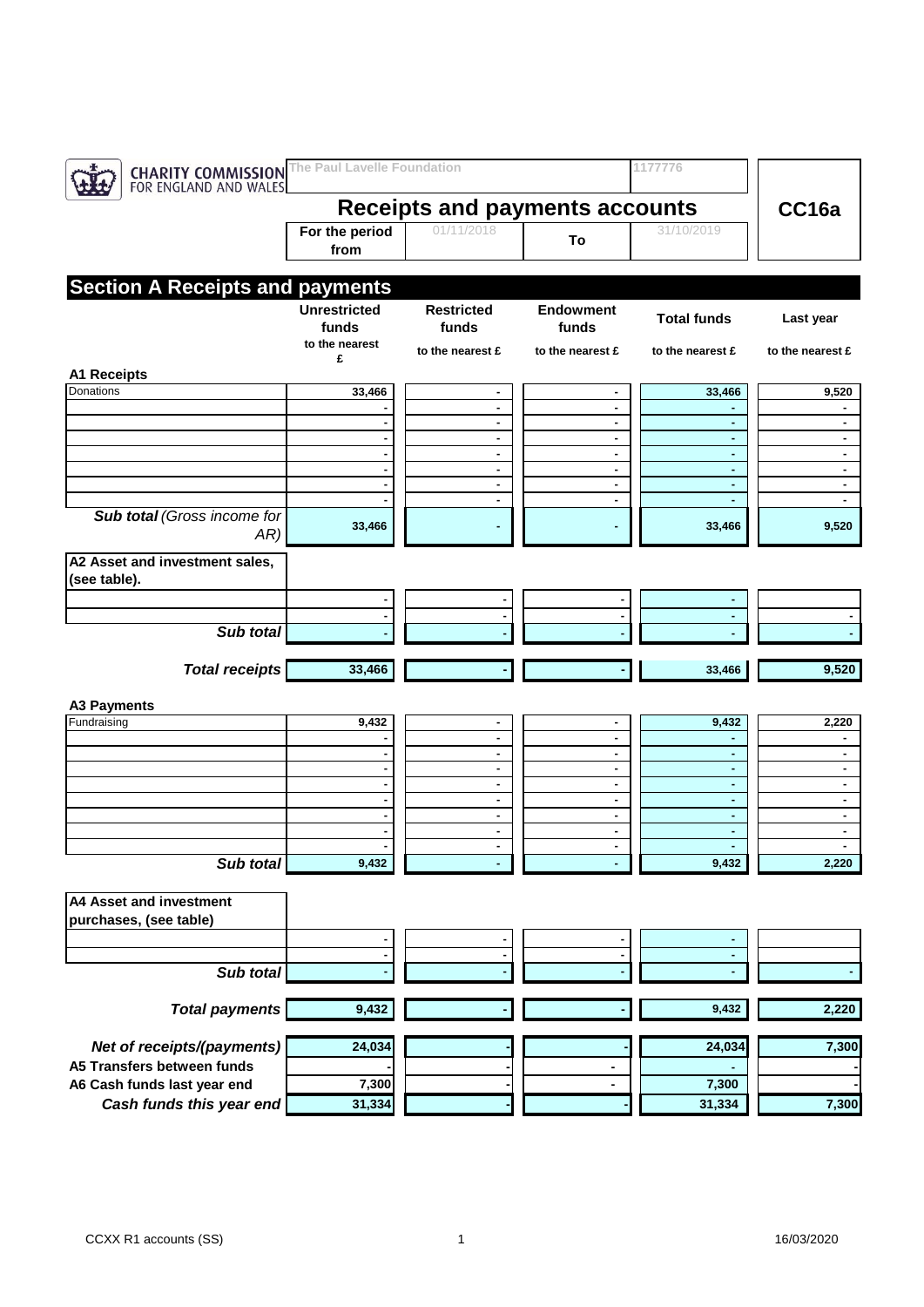|                                                                | Section B Statement of assets and liabilities at the end of the period |                                |                            |                                    |
|----------------------------------------------------------------|------------------------------------------------------------------------|--------------------------------|----------------------------|------------------------------------|
| Categories                                                     | <b>Details</b>                                                         | <b>Unrestricted</b><br>funds   | <b>Restricted</b><br>funds | <b>Endowment</b><br>funds          |
|                                                                |                                                                        | to nearest £                   | to nearest £               | to nearest £                       |
| <b>B1 Cash funds</b>                                           | <b>Bank</b>                                                            | 31,334                         |                            |                                    |
|                                                                |                                                                        | ۰                              |                            |                                    |
|                                                                |                                                                        |                                |                            |                                    |
|                                                                | <b>Total cash funds</b>                                                | 31,334                         |                            |                                    |
|                                                                | (agree balances with receipts and payments                             |                                |                            |                                    |
|                                                                | account(s))                                                            | OK                             | OK                         | OK                                 |
|                                                                |                                                                        | <b>Unrestricted</b><br>funds   | <b>Restricted</b><br>funds | <b>Endowment</b><br>funds          |
|                                                                | <b>Details</b>                                                         | to nearest £                   | to nearest £               | to nearest £                       |
| <b>B2 Other monetary assets</b>                                |                                                                        | ä,                             | $\blacksquare$             |                                    |
|                                                                |                                                                        | ٠                              | $\blacksquare$             |                                    |
|                                                                |                                                                        | $\blacksquare$                 | $\blacksquare$             |                                    |
|                                                                |                                                                        | $\blacksquare$                 | $\blacksquare$             |                                    |
|                                                                |                                                                        | $\blacksquare$                 | ٠                          |                                    |
|                                                                |                                                                        |                                |                            |                                    |
|                                                                |                                                                        | ٠                              | ٠                          |                                    |
|                                                                |                                                                        | <b>Fund to which</b>           |                            | <b>Current value</b>               |
|                                                                | <b>Details</b>                                                         | asset belongs                  | Cost (optional)            | (optional)                         |
| <b>B3 Investment assets</b>                                    |                                                                        |                                |                            |                                    |
|                                                                |                                                                        |                                | ٠                          |                                    |
|                                                                |                                                                        |                                | ä,                         | $\blacksquare$                     |
|                                                                |                                                                        |                                | ۰                          |                                    |
|                                                                |                                                                        |                                | $\blacksquare$             |                                    |
|                                                                |                                                                        |                                |                            |                                    |
|                                                                | <b>Details</b>                                                         | Fund to which<br>asset belongs | Cost (optional)            | <b>Current value</b><br>(optional) |
| <b>B4 Assets retained for the</b>                              |                                                                        |                                |                            |                                    |
| charity's own use                                              |                                                                        |                                |                            |                                    |
|                                                                |                                                                        |                                | ÷.                         |                                    |
|                                                                |                                                                        |                                |                            |                                    |
|                                                                |                                                                        |                                | ÷.                         |                                    |
|                                                                |                                                                        |                                | ٠                          |                                    |
|                                                                |                                                                        |                                | ÷.                         | $\blacksquare$                     |
|                                                                |                                                                        |                                |                            |                                    |
|                                                                |                                                                        |                                | $\blacksquare$             | ٠                                  |
|                                                                |                                                                        |                                | ٠                          | ÷                                  |
|                                                                |                                                                        | Fund to which                  | Amount due                 | When due                           |
|                                                                | <b>Details</b>                                                         | liability relates              | (optional)                 | (optional)                         |
| <b>B5 Liabilities</b>                                          |                                                                        |                                | ۰                          |                                    |
|                                                                |                                                                        |                                |                            |                                    |
|                                                                |                                                                        |                                | $\blacksquare$             |                                    |
|                                                                |                                                                        |                                | $\blacksquare$             |                                    |
|                                                                |                                                                        |                                | $\blacksquare$             |                                    |
|                                                                |                                                                        |                                |                            |                                    |
| Signed by one or two trustees on<br>behalf of all the trustees | Signature                                                              | <b>Print Name</b>              |                            | Date of                            |
|                                                                |                                                                        |                                |                            | approval                           |
|                                                                |                                                                        |                                |                            |                                    |
|                                                                |                                                                        |                                |                            |                                    |

 $\overline{\phantom{a}}$ H